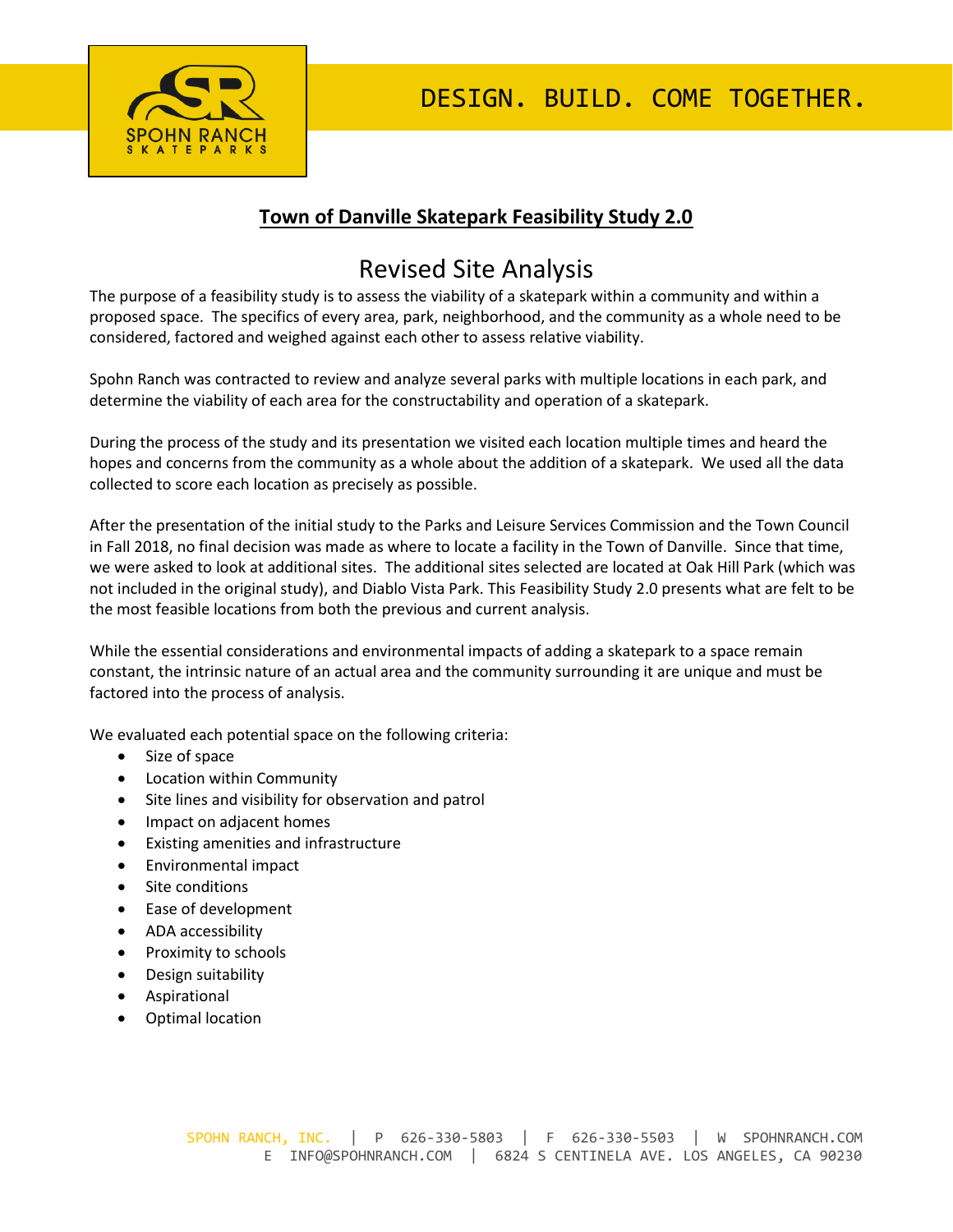

The following are the summary results of the study with Phase 2 information added and observations about each location:

| <b>Potential Locations:</b>                          | Score: |
|------------------------------------------------------|--------|
| <b>HIGHER VIABILITY</b>                              |        |
| SVP - Upper Open Space Field                         | 170    |
| SVP - Lower Open Space Field                         | 169    |
| OHP - Sand Volleyball Area *                         | 168    |
| SVP - Existing Ponds and Fountain(s)                 | 167    |
| DVP - Sand Volleyball Court *                        | 164    |
| OSP - Turf Triangle (Charlotte Wood Adjacent)        | 162    |
| <b>LOWER VIABILITY</b>                               |        |
| SVP - Corner of Holbrook and Camino Tassajara        | 161    |
| OSP - Brookside Entrance (Adjacent)                  | 142    |
| SVP - Field Area (West of Sand Hill Trail)           | 136    |
| SVP - Field #6 (East of Sand Hill Trail)             | 134    |
| OSP - West Edge (Soccer Fields)                      | 124    |
| OHP - Open Space *                                   | 122    |
| DVP - Southeast Corner (Behind Mosaic Water Snake) * | 106    |
| DVP - Corner of Crow Cyn. & Tassajara Ranch          | 94     |
|                                                      |        |
| <b>DESCRIPTOR</b>                                    |        |
| OHP - Oak Hill Park                                  |        |
| OSP - Osage Station Park                             |        |
| SVP - Sycamore Valley Park                           |        |
| DVP - Diablo Vista Park                              |        |

\* Yellow shaded represents new locations and scores.

\* Orange shaded represents a rescore.

### **Summary of Evaluations**

#### **Sycamore Valley Park**

SVP - Upper Open Space Field - 170 SVP - Lower Open Space Field – 169 SVP - Existing Ponds and Fountain(s) - 167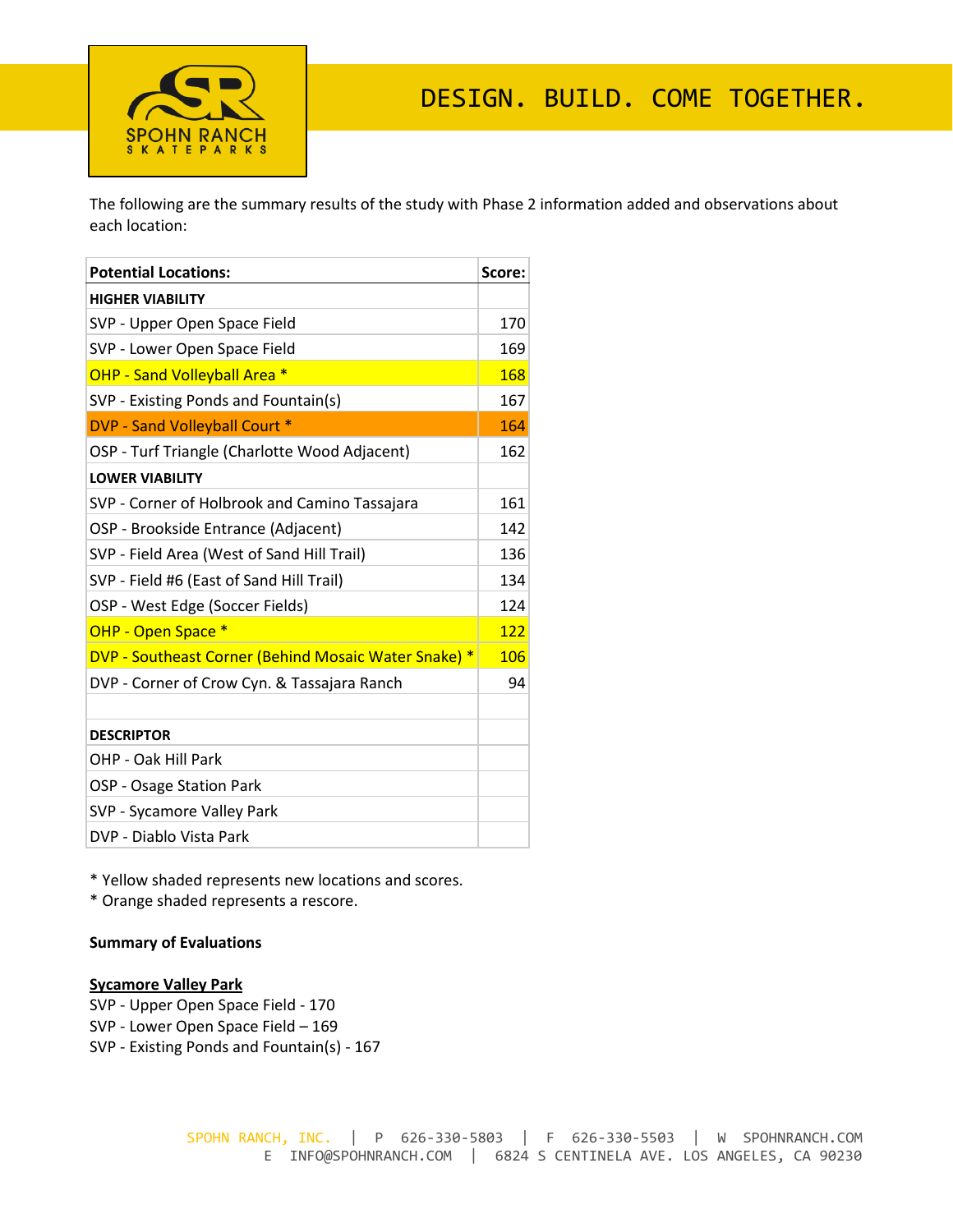

As a park, Sycamore Valley and subsequent sub-locations within ranked highly for multiple reasons.

- Centralized location within the town
- Best average time for auto access
- Best average time for wheeled access (from schools)
- Ample size of area for development
- Good location for observation and patrol
- Best design canvas

Initial consideration of the pond and fountain area was done at Sycamore to get a cost and impact comparative against ongoing maintenance and repair costs. The public and local park users voiced strong opposition to the concept.

An alternate location was considered in the lower grass area along Tassajara. Concerns were raised here too that the position could have safety implications based on potential drop-offs on Tassajara or pedestrian crossings from the adjacent neighborhood.

Based on these concerns, the proposed area was pulled uphill and away from Tassajara, the adjacent neighborhood and to give greater distance from the pond and fountain area.

SVP - Upper Open Space Field (Score 170)

**Pros:**

- Size of space provides for the largest development area including peripheral space for events and programming
- Proximity within Community centrally located for best average travel times by auto
- Site lines and visibility for observation and patrol park is readily visible from Tassajara
- Impact on adjacent homes nearest home is 350' across a busy thoroughfare
- Existing amenities and infrastructure: adjacent restrooms, shade and seating
- Proximity to schools: best average travel time for wheeled travel
- Design suitability: best area for advanced design and course
- Aspirational exceptional aesthetics, great art and sculptural opportunity

- Existing infrastructure would cause greater parking impact on church parking lot
- Impact on adjacent homes –
- Environmental impact shared path, adjacent tot-lot and pond area
- Ease of development construction access limited
- ADA accessibility Existing pathway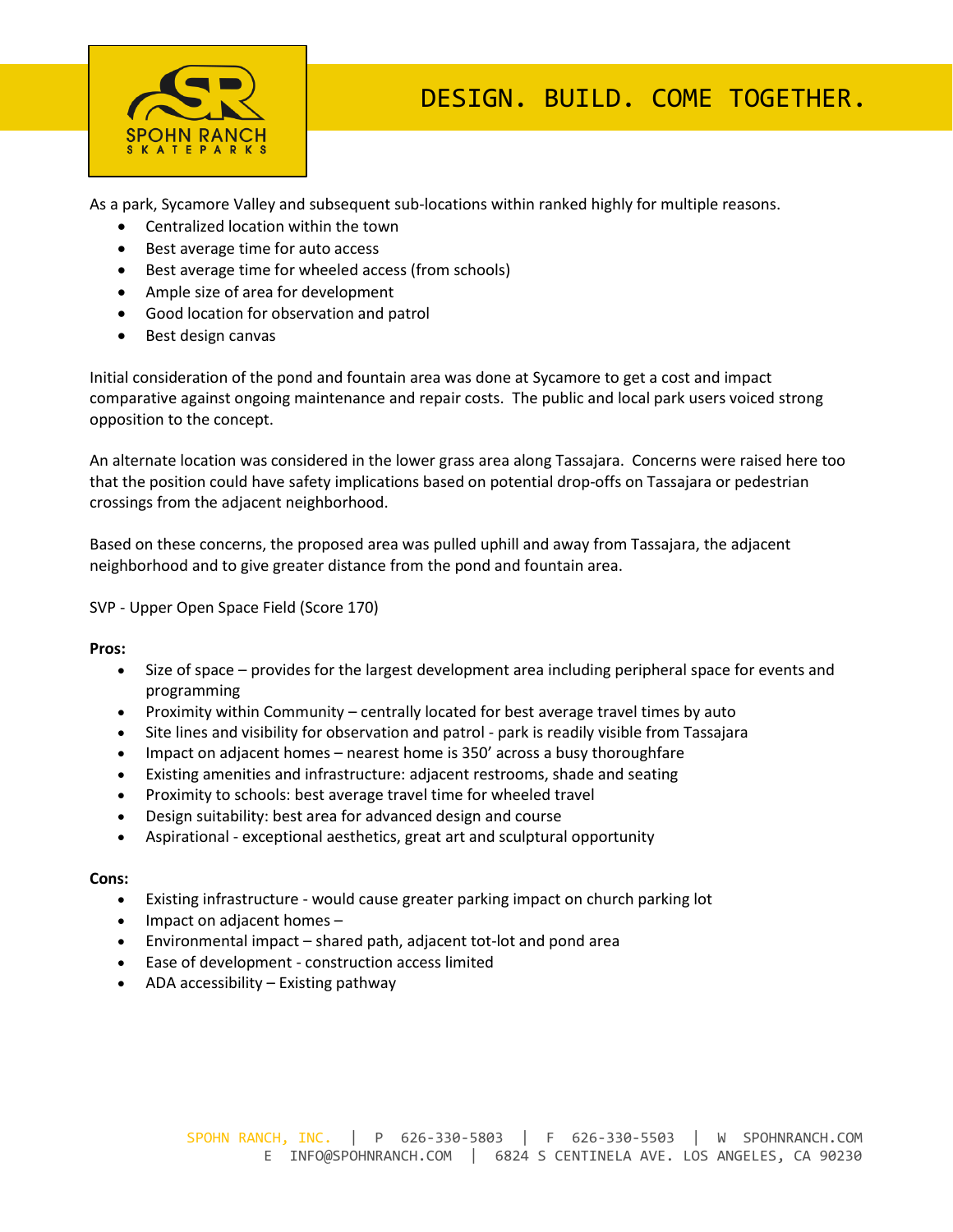

### **Oak Hill Park**

OHP - Sand Volleyball Location (Score 168) OHP - Open Space (Score 122)

This park was not included in initial study. The park is an interesting mix of open space and trails with a pond and passive field space and programmed recreation areas. The initial area proposed for study was the open space area as a whole, with no specific location being considered. The site presents a number of development and control challenges and therefore score low on the viability scale.

However, as we were inspecting the site, we came across some space in this same park that does have potential. The information regarding this location is described below as the Sand Volleyball Location.

The volleyball area in centered in an unprogrammed grass area large enough to design and construct a skatepark of optimal size. The volleyball area would need to be removed or relocated as part of the development of the skatepark. The size of the overall area could accommodate both the skatepark and the volleyball court. Cost of relocation would be minimal.

#### **Pros:**

- Size of space provides for development of optimal sized area including peripheral space for events and programming.
- Site lines and visibility for observation and patrol park is readily visible for observation including by community center staff
- Impact on adjacent homes no visual or audible impact
- Existing Amenities and infrastructure: Adjacent restrooms, shade and seating
- Proximity to Schools: Direct access from largest High School
- Ease of Development Good construction access from school lot
- Design Suitability: Good area for balanced design and course
- Aspirational Exceptional aesthetics, great art and sculptural opportunity

- Proximity within Community Located on the outside edge of the town boundary
- Site lines and visibility for observation and patrol patrol would require school parking lot access
- Existing infrastructure optimal parking opportunity would require access to school parking lot
- Environmental Impact Shared path, adjacent tot-lot and pond area
- ADA accessibility Existing pathway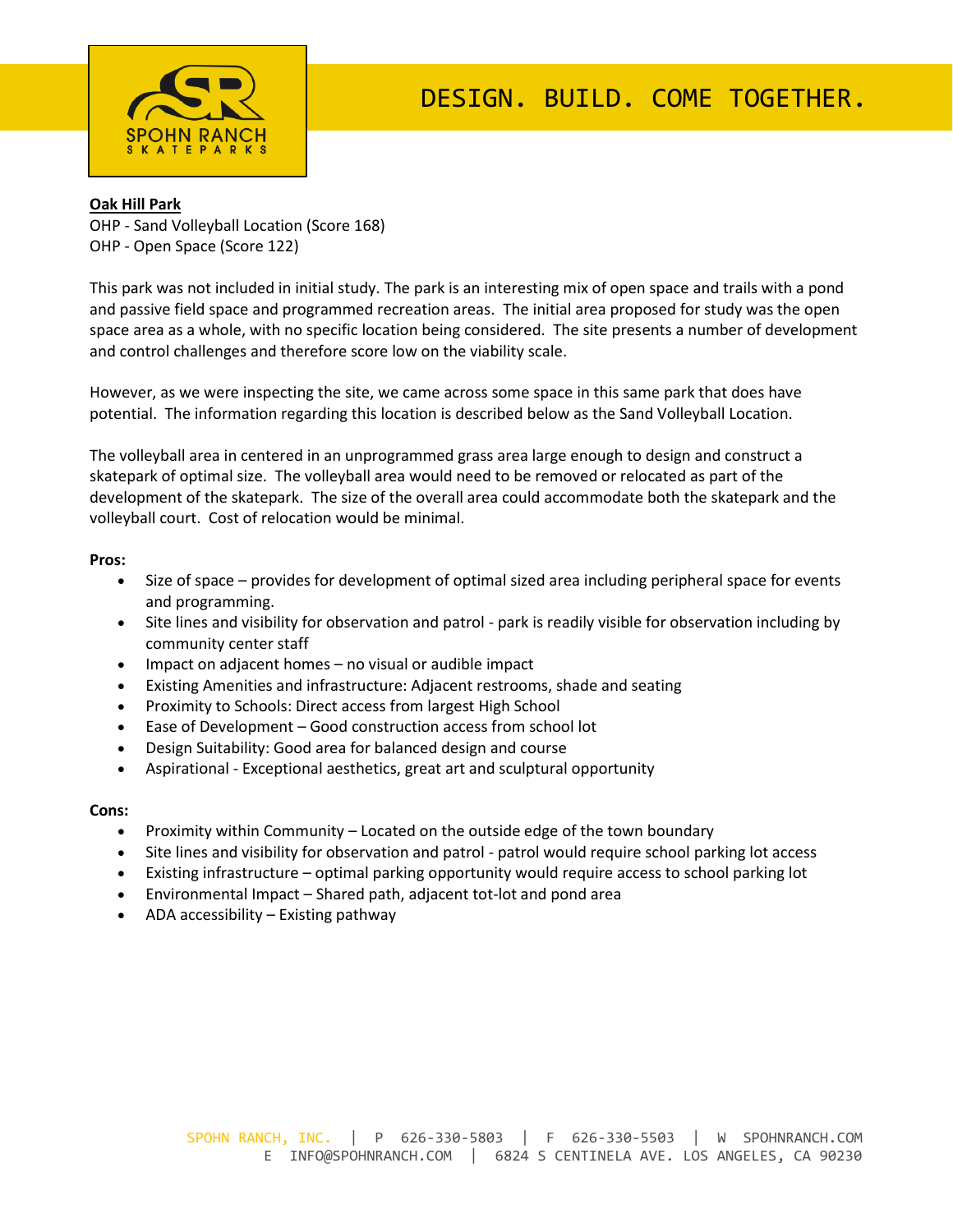

# **Diablo Vista Park**

DVP - Sand Volleyball Location (Score 164) DVP - Southeast Corner - Behind Mosaic Water Snake (Score 106)

Diablo Vista was reviewed in the initial study, but a new area located adjacent to a play area and behind a mosaic snake water sculpture was suggested for review. Size and topographical challenges combined with visibility and construction access issues and potential impact to the play area caused the area to receive a moderate to low score.

As part of our process we took an additional look at all the phase 1 locations including the sand volleyball area at Diablo Vista. Initially, we had scored this area relatively low, but this was due to it being a smaller than optimal size, and it being at the extreme edge of the town boundary. However, once we added the Oak Hill location, we felt it was reasonable to re-score it relative to Oak Hill as opposed to being an outlier to Osage and Sycamore.

As we re-evaluated this location, it proved more viable than initially scored. While the sand volleyball area and its users will be displaced this location would cause minimal impact to park traffic and parking. And provides great access and visibility, minimal impact to homes and existing infrastructure and amenities. The only downside is the area provides for a slightly smaller than optimal use area and it is located at the far edge of the town and would subsequently require most users to drive to the location.

All this being considered, this location would provide for an easily constructed facility. The slight under-size of the space could still be utilized to create a well-received, well-used facility. This location also provides for the best and easiest implementation of ADA access.

#### **Pros:**

- Site lines and visibility for observation and patrol area is readily visible for observation and patrol
- Impact on adjacent homes minimal visual or audible impact
- Existing Amenities and infrastructure: Available restrooms, shade and seating
- Ease of Development Good construction access
- ADA accessibility Best area for ADA access and parking

- Size of space Slightly undersized for optimal sized area based on Danville population
- Proximity within Community Located on the outside edge of the town boundary
- Proximity to Schools: Less than optimal location to the school system as a whole
- Impact on adjacent homes –homes are located (backside) under 250'
- Environmental Impact Requires removal of sand volleyball courts
- Design Suitability: Less area for balanced design and course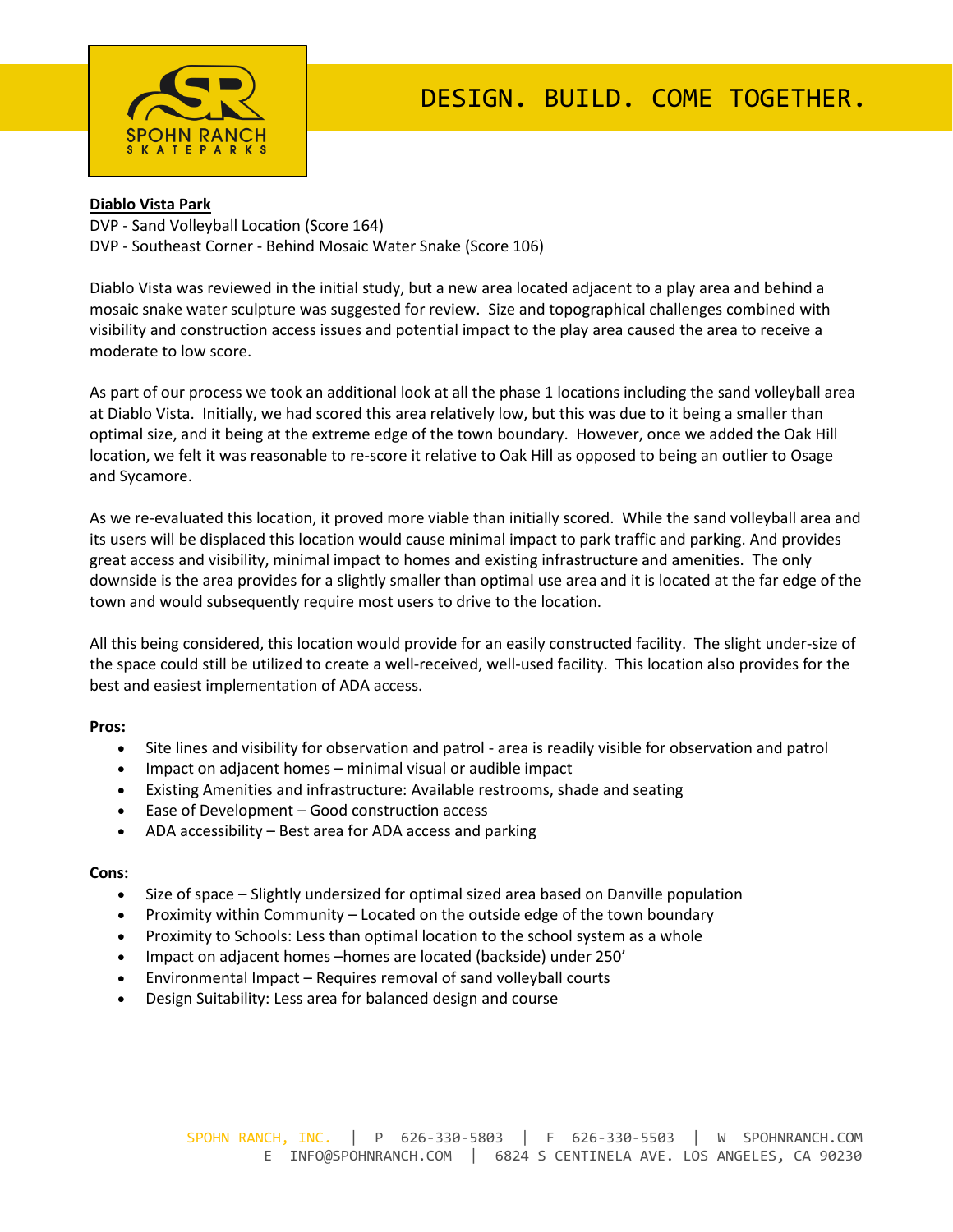

# **Osage Station Park**

OSP - Turf Triangle - Charlotte Wood Adjacent (Score 162)

Geographically, Osage is the most centrally located of the proposed parks and locations. The Iron Horse Regional Trail also helps provide a controlled travel corridor from the town center. The unprogrammed area being considered is large enough to build a skate facility of ample size. This space is one of the few areas within the park that isn't dedicated to a specific purpose or other sport use.

The park's 60 space southwest parking lot would be the logical location for additional parking and drop-off traffic. It is possible during peak activity hours for the park as a whole, there could be a shortage of parking spaces. The Charlotte Wood Middle School parking lot could also supply off-hour (weekend) parking if allowed.

The closest (8) homes to the area in review are approximately 300' to 450' away and currently have a visual and sound abatement wall buffering against park or school noise. The nearest school rooms or nonrecreational areas are approximately 350' from the study location.

Pedestrian (wheeled) access from parking or street positions would be along 300' to 350' of shared access path. Path of egress would not be through a tot-lot or other specific use area.

Park-wide restrictions on lighting would shorten the overall hours of park use and limit use by riders not able to participate during non-daylight hours.

#### **Pros:**

- Size of space provides for development of optimal sized area with minimal peripheral space for events and programming.
- Proximity within Community Centrally located
- Site lines and visibility for observation and patrol area is highly observable with access for patrol
- Impact on adjacent homes no visual impact and minimal audible impact
- Existing Amenities and infrastructure: Adjacent restrooms
- Ease of Development Satisfactory construction access
- Design Suitability: Good area for balanced design and course
- ADA accessibility Existing paved pathway
- •

- Existing infrastructure Shared parking in an active use park with no lights for evening use
- Environmental Impact Shared path in heavily used facility with possible congestion during peak hours and possible impact on surrounding neighborhood